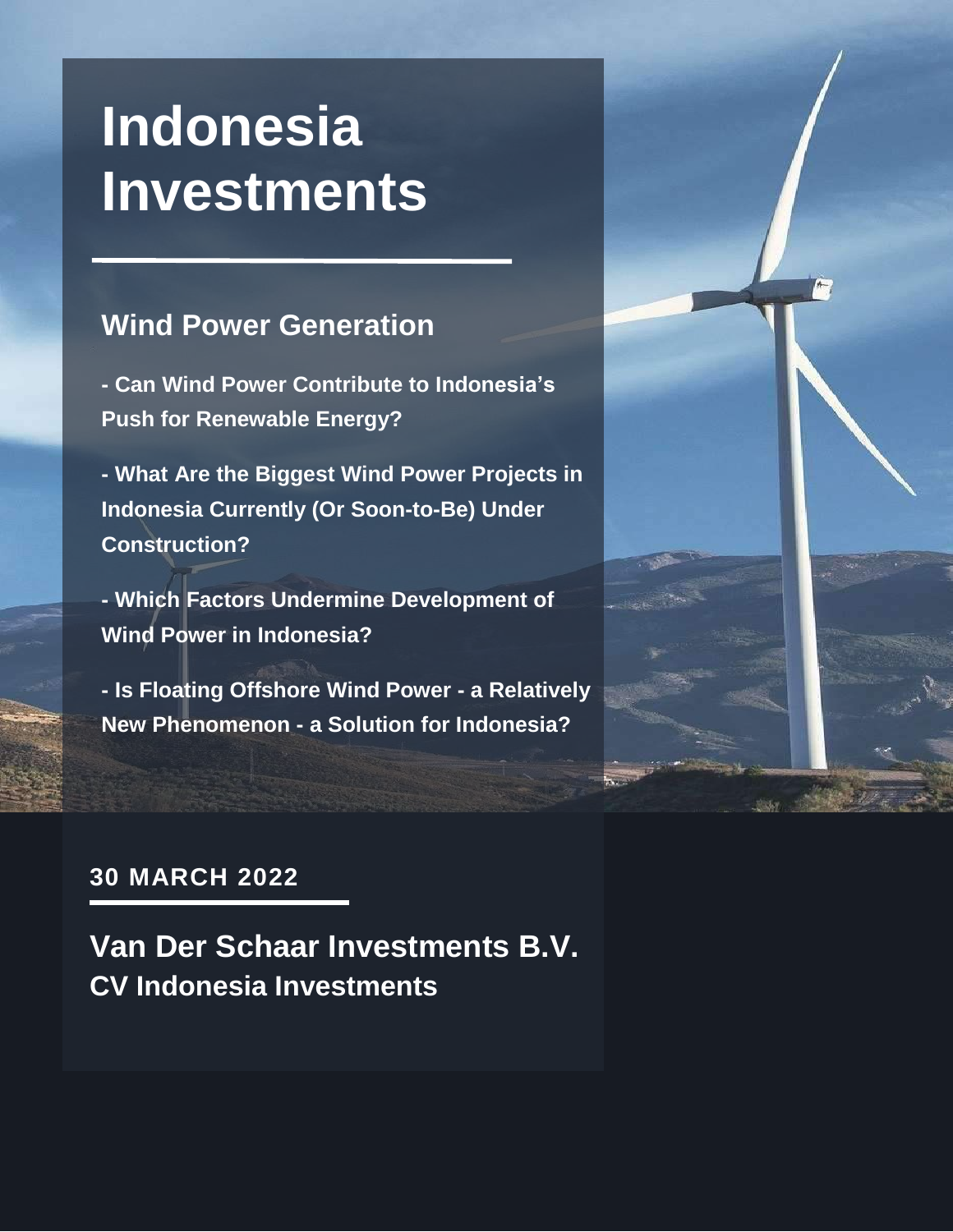# **Indonesia Investments**

Update – 30 March 2022

## **Wind Power Generation in Indonesia; Challenges & Opportunities**

# **ANTIFICATE INDONESIA**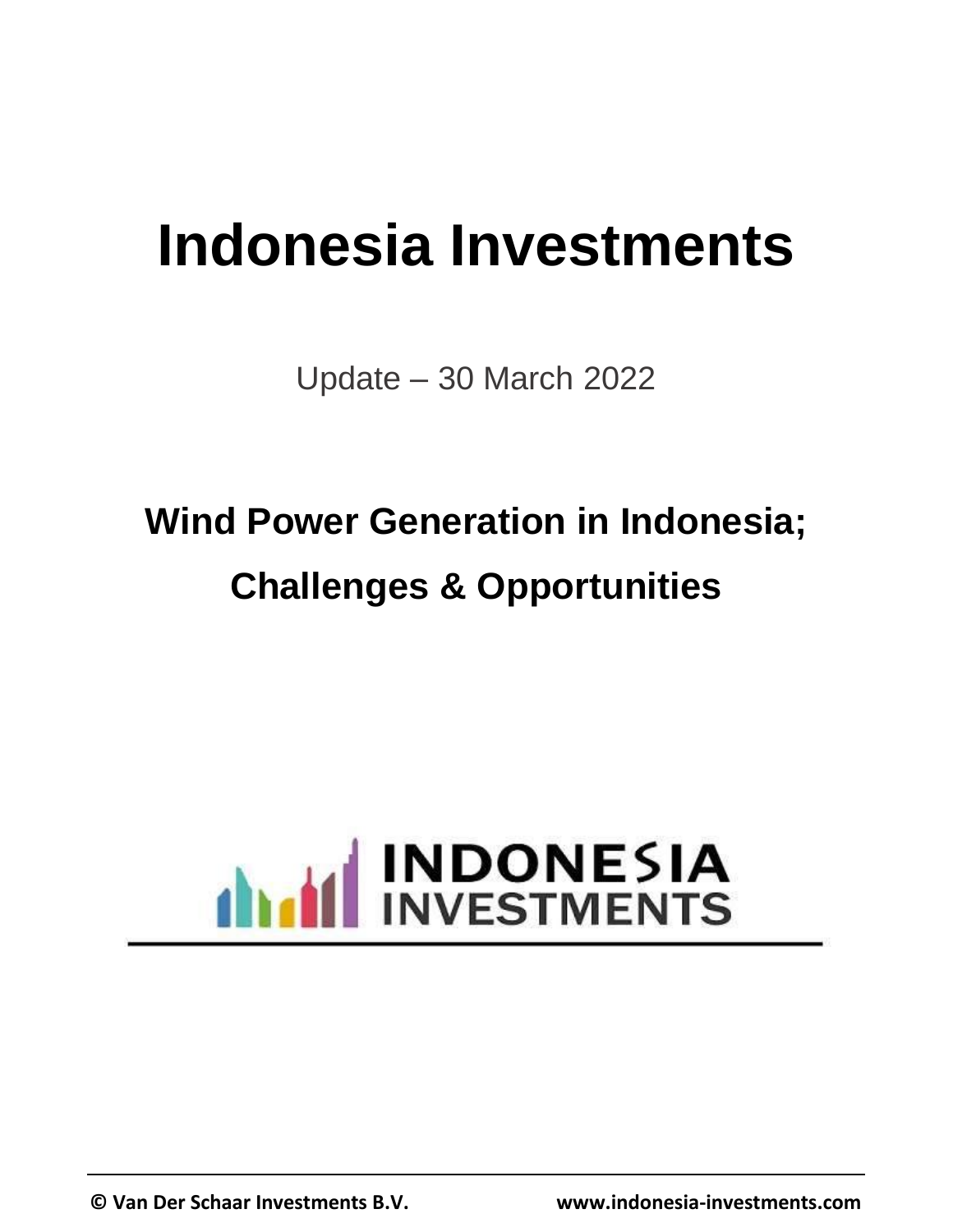### **Preface**

In addition to our reports, Indonesia Investments sends updates on key economic, political or social developments to our subscribers to make sure that our subscribers do not miss out on vital information. The topics in these updates may be discussed in more detail (and in an updated form) in the forthcoming monthly report.

Content in this update is copyright of Van Der Schaar Investments B.V. (all rights reserved), except when indicated otherwise (pictures are obtained from Pixabay). Our permission is required by those who want to publish or distribute (parts of) the content in this update (Dutch law applies).<sup>1</sup>

#### **Disclaimer**

Lastly, we would like to emphasize that – although we strive to present accurate, upto-date, and objective information in our updates – Indonesia Investments cannot guarantee the accuracy of all data and information that is included. We also do not intend to provide legal, investment, tax, or accounting advice through the contents of this update, and therefore the reader should not perceive this update as such. In short: Indonesia Investments cannot be held responsible for decisions based on the content of this update.

<sup>&</sup>lt;sup>1</sup> CV Indonesia Investments owns the exclusive right to sell and distribute reports/updates of Indonesia Investments on the markets in the Asia-Pacific (including Indonesia).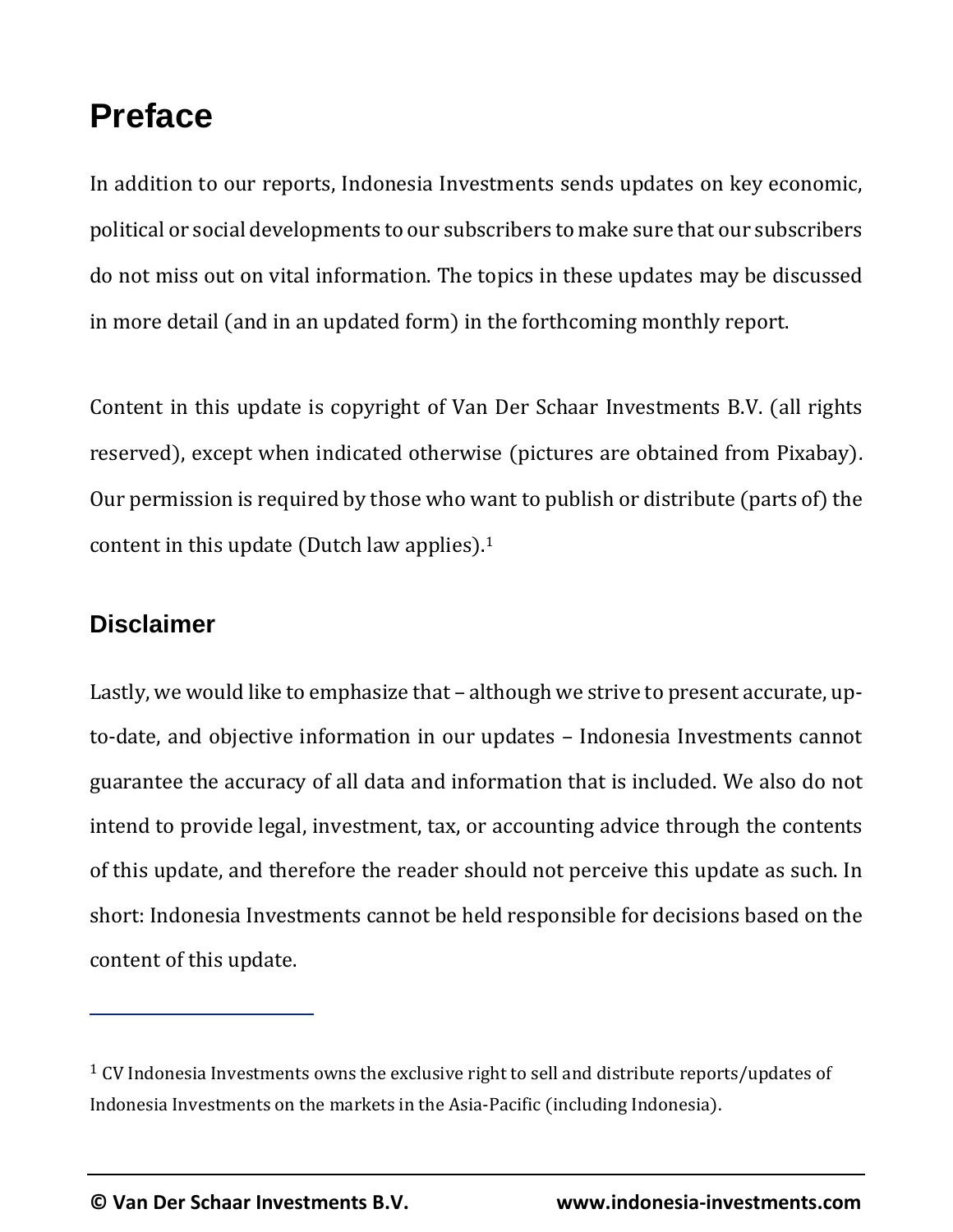#### - Energy -

## Wind Power Generation in Indonesia; What Are the Challenges and Opportunities?

In March 2022 Indonesia's fully state-owned electricity company Perusahaan Listrik Negara (PLN) announced that it decided to team up with the French Development Agency (Agence Française de Développement), which is a public financial institution that is focused on implementing policies defined by the French Government with the aim to fight poverty and promote sustainable development, to jointly develop a wind energy plant with a capacity of 200 megawatt (MW) in Pandeglang (in Banten). This project is called the Banten Wind Farm Power Development.

The Banten Wind Farm Power Development project is part of Indonesia's ambition to source (at least) 23 percent of the country's energy mix from renewable energy sources by 2025, and to be carbon neutral by 2060.

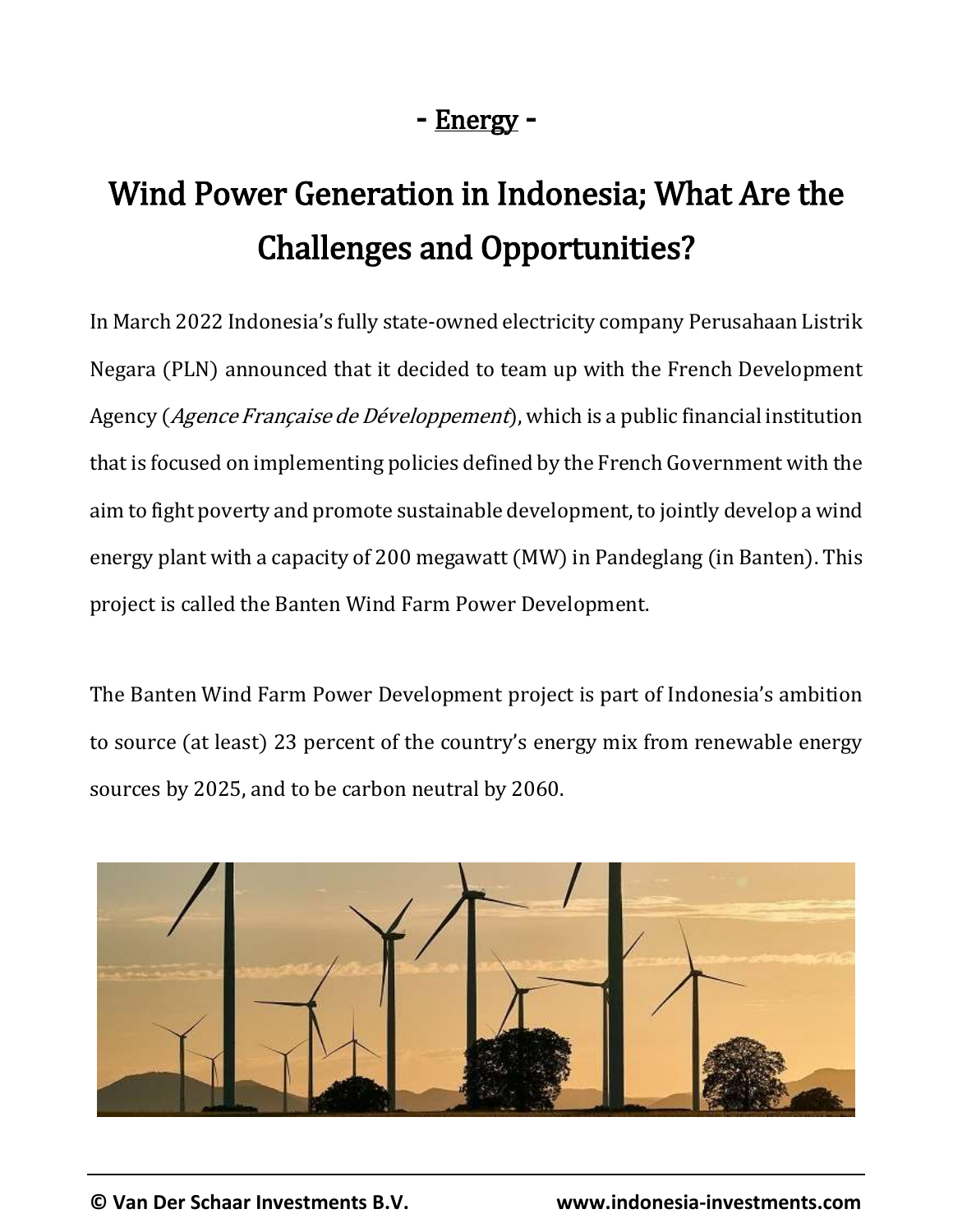As noted in our earlier reports on the topic of renewable energy, it seems unlikely at this stage that – by the year 2025 – renewable energy sources can be responsible for 23 percent of Indonesia's primary energy mix. Considering renewable energy only contributed 11.2 percent to Indonesia's primary energy mix at the end of 2020 (see the table below, and –reportedly– 11.5 percent by the end of 2021), it requires some significant speeding up in the remaining three years to reach the target.

Energy Resource 2020 (Realized) 2025 (Target) 2050 (Target) Coal 38.04% >30% >25% Crude Oil  $31.60\%$   $< 25\%$   $> 20\%$ Natural Gas  $19.16\%$   $>22\%$   $>24\%$ Renewable Energy  $\vert$  11.20%  $\vert$  >23% >31%

Primary Energy Mix Targets of the Indonesian Government:

Sources: National Energy Council (*Dewan Energi Nasional*, DEN) and PLN's Electricity Supply Business Plan 2021-2030, IV-18 (RUPTL 2021-2030)

When we take a look at the table below, then we can see that hydro, geothermal and bioenergy are currently mostly responsible for 'clean electricity' in Indonesia. Wind power, on the other hand, is almost at the bottom of the table. At the end of 2021, a total of 154.3 MW of electricity in Indonesia was generated through wind power.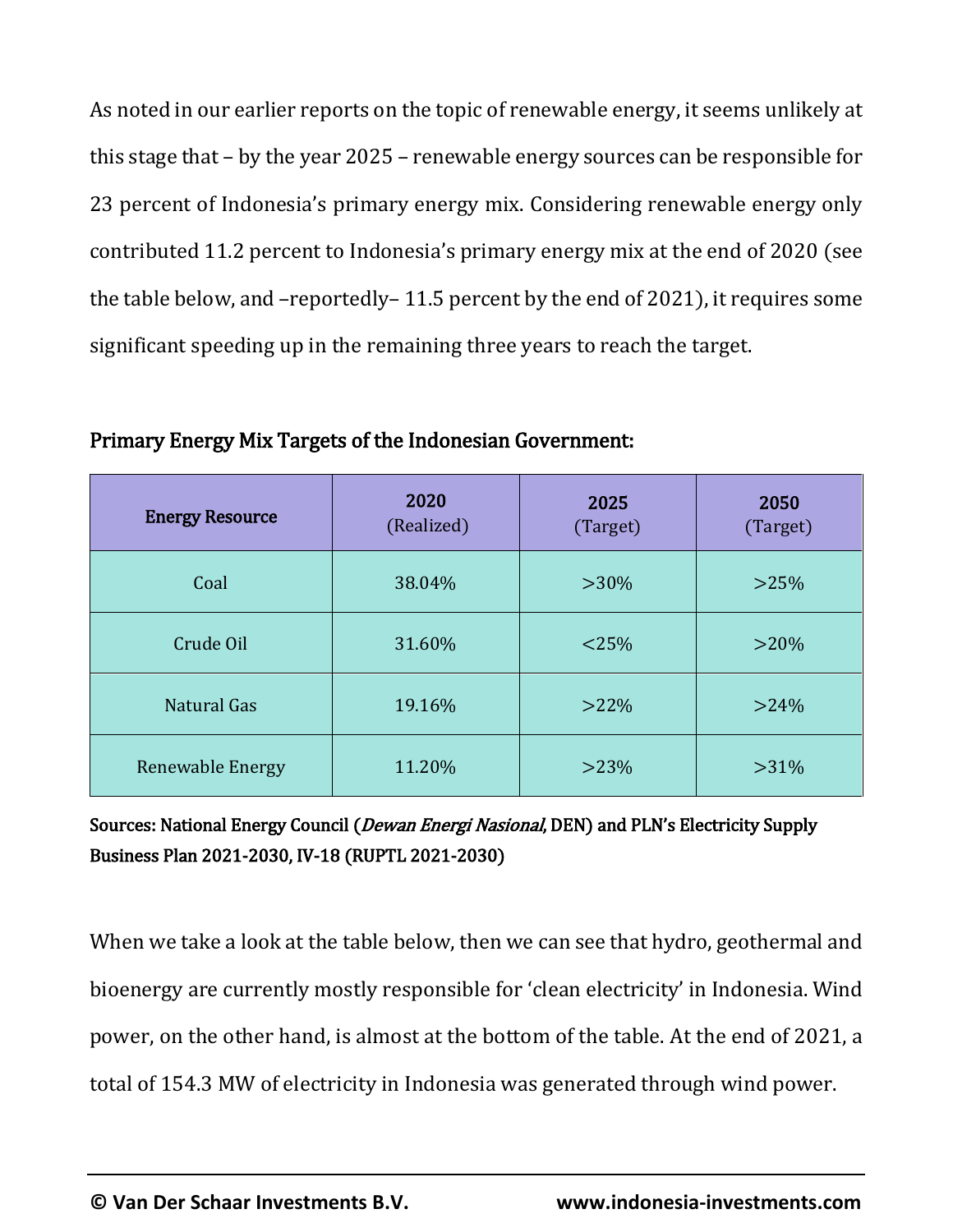|                  | 2017    | 2018    | 2019    | 2020    | 2021    |
|------------------|---------|---------|---------|---------|---------|
| Hydro            | 5,706.8 | 5,792.7 | 5,976.0 | 6.140.6 | 6,601.9 |
| Geothermal       | 1,808.3 | 1,948.3 | 2,130.7 | 2,130.7 | 2,276.9 |
| <b>Bioenergy</b> | 1,856.8 | 1,882.8 | 1,889.8 | 1,903.9 | 1,920.4 |
| <b>Solar</b>     | 49.7    | 59.3    | 134.9   | 169.3   | 200.1   |
| <b>Wind</b>      | 1.5     | 143.5   | 154.3   | 154.3   | 154.3   |
| Hybrid           | 3.6     | 3.6     | 3.6     | 3.6     | 3.6     |

Installed Electricity Capacity in Indonesia per Renewable Energy Source (in MW):

#### Source: Ministry of Energy and Mineral Resources of the Republic of Indonesia

But based on a statement from Indonesian Energy and Mineral Resources Minister Arifin Tasrif, wind is actually the second-biggest renewable energy source in terms of estimated potential. According to Minister Tasrif, wind power can deliver up to 155 gigawatt (GW) in Indonesia once fully developed in line with its potential.

To put this number into context: total electricity generation across Indonesia (which includes fossil fuel-fired power plants) currently [stands at around 74 GW.](https://www.antaranews.com/berita/2473513/kuartal-iii-2021-kapasitas-pembangkit-di-indonesia-capai-73688-mw) And so, if wind energy can be developed in line with its potential, it would be able to deliver twice as much electricity than the total of all power plants deliver in Indonesia today.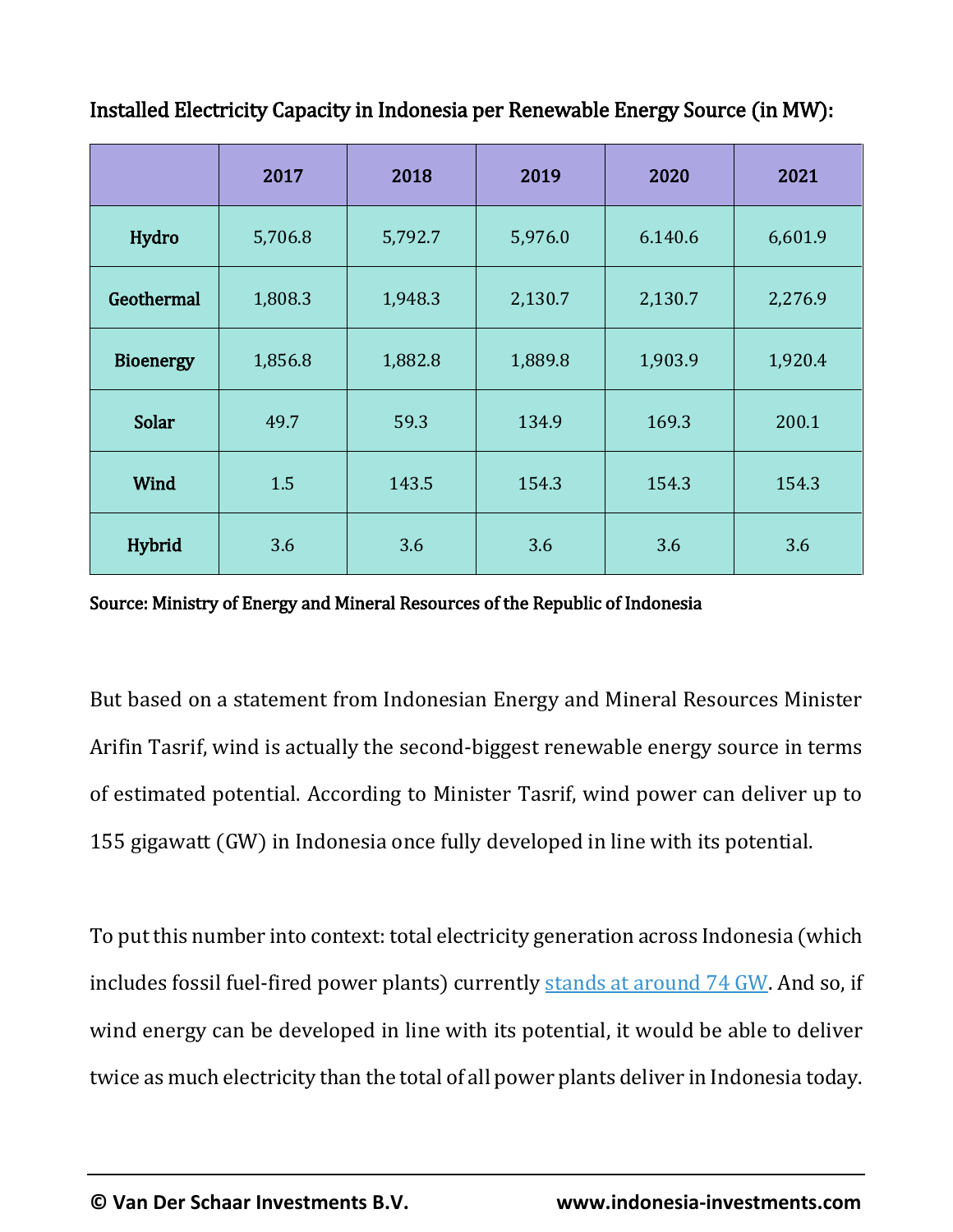In other words, there exists huge potential for wind energy<sup>2</sup>. The question is, though, can Indonesia tap this potential? In this article we are going to take a look at recent developments related to wind energy development in Indonesia.

| <b>Renewable Energy Source</b> | <b>Estimated Potential (in GW)</b> |  |  |
|--------------------------------|------------------------------------|--|--|
| Solar                          | 3,295                              |  |  |
| Wind                           | 155                                |  |  |
| Hydro                          | 95                                 |  |  |
| Bioenergy                      | 57                                 |  |  |
| Geothermal                     | 24                                 |  |  |
| <b>Total Renewables</b>        | 3,686                              |  |  |

#### Estimated Potential of Renewable Energy Sources in Indonesia:

Source: CNBC Indonesia; Statement of Energy and Mineral Resources Minister Arifin Tasrif in Working Meeting with the House of Representatives' Legislative Body on 14 December 2021

<sup>&</sup>lt;sup>2</sup> Various Indonesian media institutions quoted Minister Tasrif's statements during his meeting with the DPR's Legislative Body (Baleg), including the estimated potential of wind energy at 155 GW and total renewable potential at 3,686 GW. However, Indonesia Investments could not find first-hand evidence that these numbers were stated during the meeting. The reason why we are somewhat skeptical about the numbers is that (1) they are huge, and (2) Minister Tasrif stated nine months earlier that Indonesia's total renewable energy potential was estimated at 417 GW (which is an enormous difference compared to 3,686 GW), including 60.6 GW from wind power.